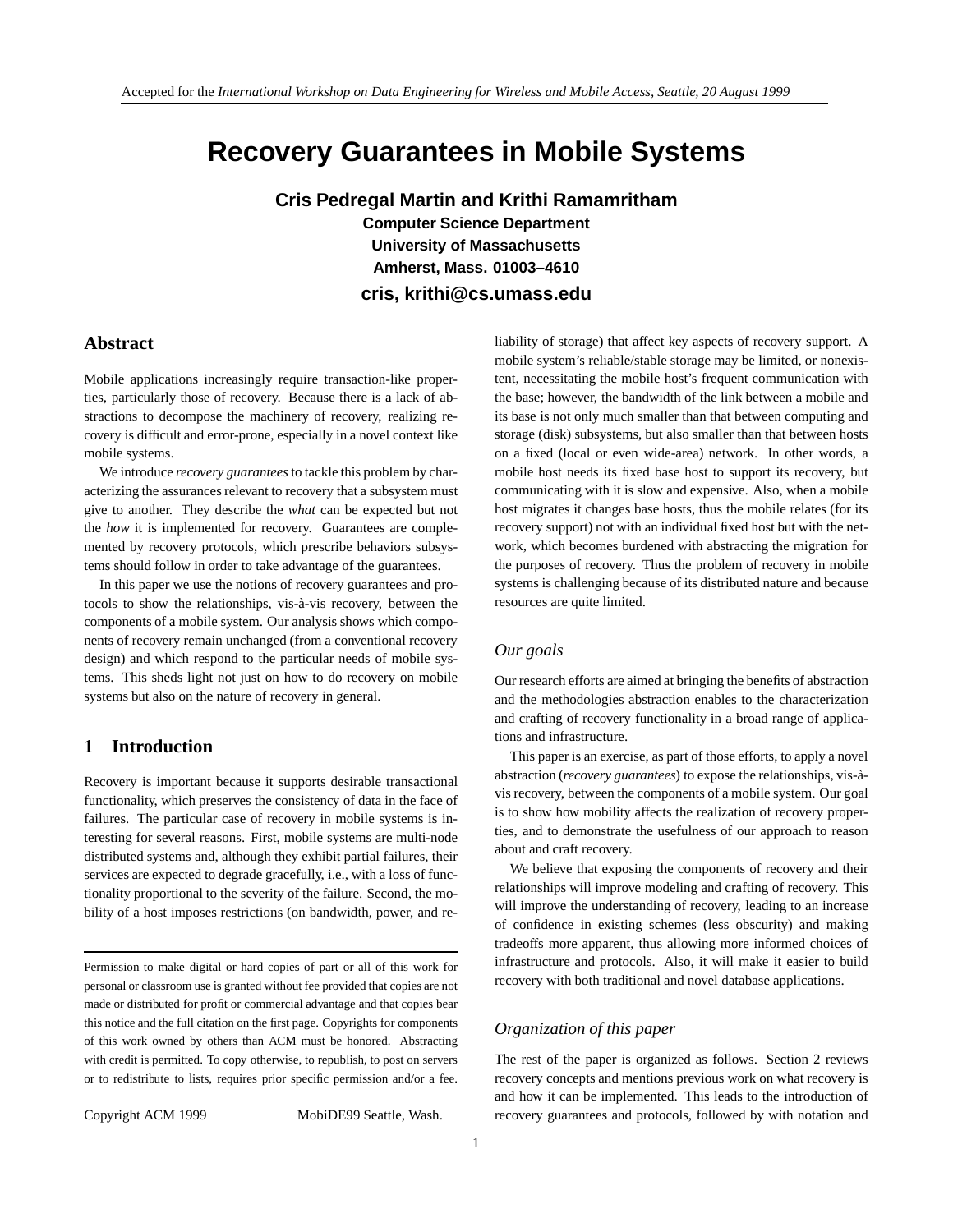illustrated by two simple examples. Section 3 discusses a mobile system and its recovery characteristics, introducing the necessary notation. This is followed by a discussion how recovery information must be propagated to support eager and lazy handoffs, and how repair is done. Section 4 discusses related work and Section 5 offers conclusions and suggests further research.

# **2 Recovery Concepts**

It is well understood that in general recovery is about carefully and economically preserving information sufficient to bring a system to a consistent state in the face of (system or transaction) failures. This is a reflection of two facts. One, transformations of a system from one consistent state to another are not atomic, hence failures midway leave the system in an inconsistent state if not repaired. Two, system state (partially) resides in, and thus its transformations happen on, (volatile) storage whose contents are lost when failures occur, necessitating the transcription of crucial state information to persistent storage.

The transactional properties of Failure Atomicity (FA) and Durability are the high-level requirements that characterize recovery. FA, also known as all-or-nothing, means that either all the operation by a transaction are installed (for a committed transaction) or none is. Durability means that once a transaction has been declared committed, its effects must persist on the system, in spite of failure. In order to maintain Failure Atomicity and Durability, a system must ensure that there is always enough information available so that even if a failure occurs, the system will be able to guarantee the following two requirements: $<sup>1</sup>$ </sup>

*Uncommitted*  $\Rightarrow$  *Undoable.* The effects of operations by any uncommited transaction on a subsystem can be undone, even after a failure.

*Committed*  $\Rightarrow$  *Durable.* The effects of operations by a committed transaction will persist on a subsystem, in spite of failures.

Notice that these conditions do not describe *how* the recovery process works: they simply state *invariants* that *normal processing* must observe for recovery to be possible in the event of a failure. That is, these conditions describe *what* recovery is. The fundamentals of recovery in these abstract terms are covered in the literature [1, 4]. Most literature describes how to implement recovery [8, 2, 4] in very low-level terms, making it difficult to re-apply the basic ideas to novel scenarios. In other words, recovery is either discussed in general terms or in very detailed ones, with little work in-between [5]. This paper is an attempt to reduce the gap between the high-level requirements and their low-level implementations.

### *Recovery Guarantees and Protocols*

We propose a more detailed but still generally applicable way of talking about recovery by introducing the notion of guarantees and protocols. Recovery is possible because different subsystems fail in different manners: an understanding of those failures (or, in other

terms, of the reliability a subsystem has to offer), coupled with disciplined communications between subsystems, yields an aggregate system which is reliable as a whole in spite of the unreliability of its parts. Specifically, we describe the expectation a subsystem has on the reliability of another using the concept of *guarantee*.

In order to characterize the recovery properties of a system, we need to: (i) identify the relevant subsystems and their relationships, (ii) describe what each subsystem expects from others (the guarantees), and (iii) specify how subsystems behave in order to create the conditions for the guarantees to be useful (the protocols). Naturally, we do this in the context of the requirements of recovery (e.g., FA + D or a variant) and the infrastructure of requirements (e.g., stable logging facilities). We will not go into the details of (i): we assume a subsystem is a whole host in a mobile system, but it will be apparent that the ideas expressed here may be used to decompose a subsystem into smaller subsystems to understand its realization of recovery. For example, a fixed host may rely on some disk storage, either local or across the network, to provide its guarantees. Figure 1 gives examples of the recovery concepts and their relationships. In the sequel we concentrate on the guarantees and protocols.

**Recovery guarantees** describe the assurances relevant to recovery that a subsystem (e.g., a fixed host in a mobile system) must give to other subsystems (e.g., a mobile host). In general, recovery guarantees formalize expectations of reliability between parts of a system and have a broader applicability. Notice that, at a given level of abstraction, a guarantee describes *what* a subsystem offers as a recovery assurance, but not *how* it goes about doing it; in turn, how the guarantee is supported may be described in terms of guarantees offered by lower levels of the system. The notation  $pred \rightarrow q$ (where  $pred$  is a predictate and q is an operation) means:

**if**  $pred$  holds,

**then** if invoked, q will be performed successfully.

Thus, a *recovery guarantee* is a promise that once *pred* is true, the guaranteed operation q, if invoked, will succeed, in spite of any intervening failures.

Often *where* an operation is performed will be part of the guarantee specification. In general, the protocol is as follows: a (requester) subsystem  $A$  invokes an operation  $p$  of (recovery, i.e., guarantor) subsystem  $B$ ; the success of  $p$  (satisfies a predicate which) signifies that  $B$  guarantees to  $A$  that a future invocation of  $q$  will succeed. Basically, with the information made available by  $p$  (and perhaps other information maintained by  $B$ ),  $B$  will be in a position to apply  $q$ , if requested. It should be noted, however, that the subsystem on which  $p$  is performed and the subsystem guaranteeing  $q$  need not be the same!

Also, note that we do not talk about the "commitment" or "durability" of  $p$ . All that is stated above is that  $p$  is executed at  $B$  for  $B$  to guarantee that, when invoked, q will be executed. How  $B$ ensures that this guarantee will hold (say, by making  $p$ 's results durable, etc.) is of interest only when one wants to "verify" the capabilities of subsystem  $B$ .

**Recovery protocols** are prescriptions of how subsystems must behave (i.e., issue their operations) in order to avail themselves of the benefits given by the guarantees. For example, the protocol of

<sup>&</sup>lt;sup>1</sup>Described as the redo and undo rules by Bernstein et al. [1].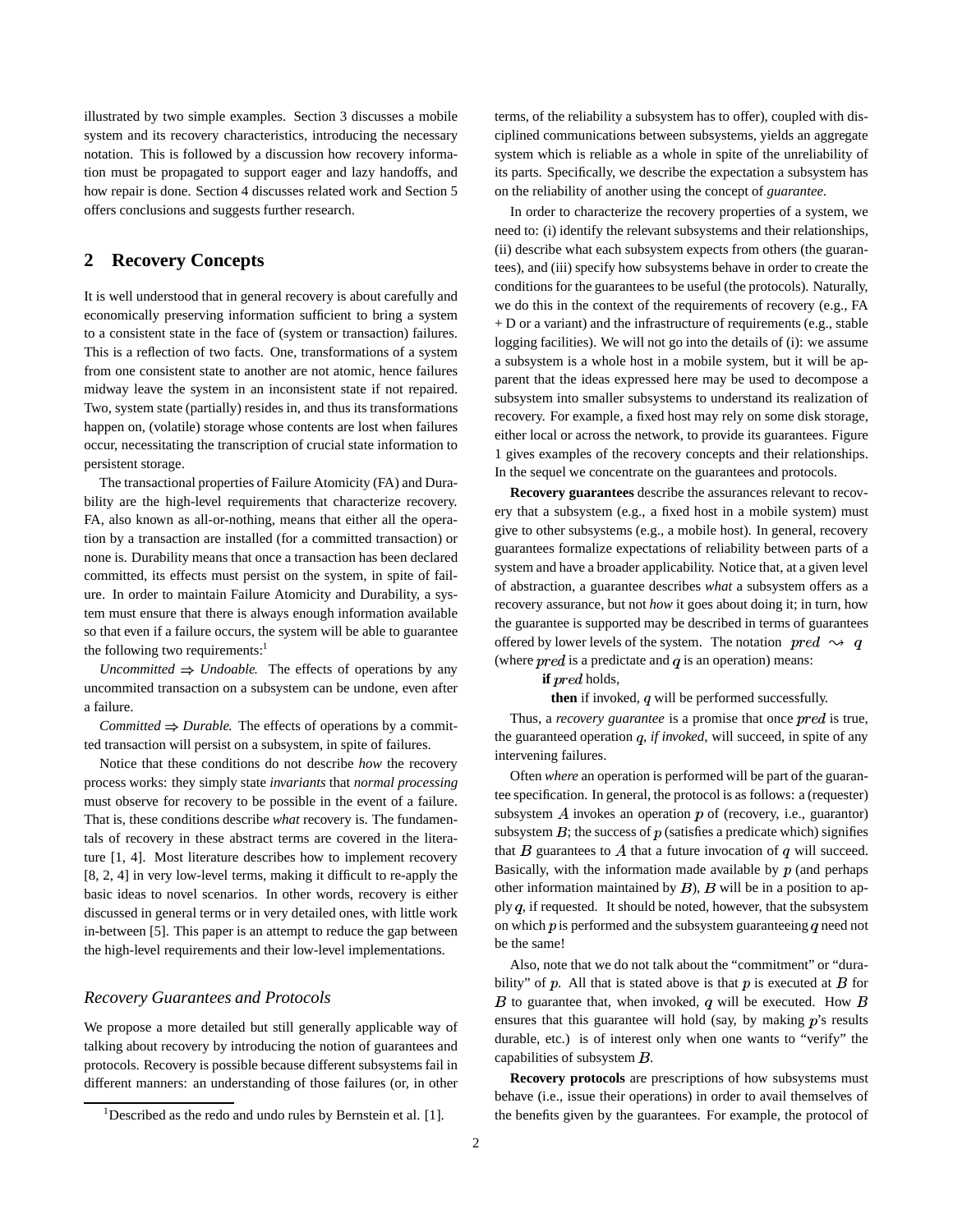|                 | requirement              | guarantee                       | protocol               |
|-----------------|--------------------------|---------------------------------|------------------------|
| examples        | <b>Failure Atomicity</b> |                                 | $WUL(p) \rightarrow p$ |
|                 | Durability               | $R(p) \in B \rightsquigarrow p$ |                        |
| what they are   | system property,         | subsystem property,             | execution property,    |
|                 | seen by user and         | supported by                    | supported by           |
|                 | applications             | recovery manager                | data manager           |
| how implemented | $guarantees + protocols$ | stable logging, recovery        | logging operations     |

Figure 1: Recovery concepts and their relationships.

logging undo information to disk before updating enables the data manager subsystem to rely on the guarantee of the disk's persistence in case the update needs to be undone later.

For the purposes of this paper, we use protocols that satisfy certain precedence constraints. To this end, notation  $p \rightarrow q$  (p, q operations) is used. It means:

**if**  $q$  has been performed,

**then**  $p$  must have happened before.

The rest of the notation follows.

# *Notation*

We represent the behavior of the system with events in a partial order –the history of the system. The subscript denotes in which subsystem the operation that the event represents takes place. The meanings of  $\sim$  (guarantees) and  $\rightarrow$  (precedes) were defined in the preceding paragraphs. Symbols  $=$  and  $\Rightarrow$  have the usual meanings of identity and logical implication, respectively.

- $A, B, C, \dots$  denote subsystems on which operations can be issued and/or applied. Example subsystems: magnetic disk; hosts in a network.
- $\bullet$   $p_A$  denotes a generic data operation which modifies the state of the subsystem  $A$  on which it is applied. Note that  $p$  may be invoked in a subsystem other than  $A$ , and applied in  $A$ . The inverse of  $p_A$  is written  $p_A^-$ .
- $\bullet$   $R(p_A)$  denotes the information necessary to reproduce the effects of operation  $p_A$  (on subsystem A).  $R(p_A)$  is a data item and may be stored and transmitted; when subsystem  $B$  possesses such data we write  $R(p_A) \in B$ .

A way to obtain  $R(p_A) \in B$  is to write a redo log record, which we denote this write operation  $WRL_B(p_A)$ .

 $\bullet$   $U(p_A)$  denotes the information necessary to undo the effects of operation  $p_A$  (on subsystem A).  $U(p_A)$  is a data item and may be stored and transmitted; when subsystem  $B$  possesses such data we write  $U(p_A) \in B$ .

A way to obtain  $U(p_A) \in B$  is to write an undo log record, which we denote this write operation  $WUL_B(p_A)$ .  $U(p_A)$ may be used to effect  $p_A^-$ .

# *Example: Redo Log*

Writing the redo log for  $p$  on  $B$  guarantees that it will be possible to apply  $p$  on  $A$  (in spite of failures):

$$
\mathbf{G1}:\quad R(p_A)\in B\;\;\leadsto\;\;p_A
$$

The ability to offer the guarantee G1 requires that:

- $\bullet$  B have means to store the log record for  $R(p)$  that will survive failures. The guarantee acts as a requirement of persistence on  $B$ . ( $B$  may be a disk subsystem, or a network connected node whose failure mode is independent of  $A$ 's.)
- The recovery system be able to use the log record as  $R(p)$  to reproduce the effects of  $p$  if necessary.

Guarantee G1 is useful to ensure that it is always possible to effect operations issued by a committed transaction. To use the guarantee for that purpose, the system must follow protocol P1:

**P1:** 
$$
(WRL_B(p_A) \rightarrow commit(t)) \vee (p_A \rightarrow commit(t))
$$

This protocol requires that the redo log is written or the operation  $p_A$  has been applied before the transaction commits (where transaction t issued operation  $p_A$ ).<sup>2</sup> Here the event commit(t) denotes the commit of transaction  $t$ .

### *Example: Undo Log*

Writing the undo log on subsystem  $B$  for operation  $p$  guarantees it will be possible to erase the effects of  $p$  on  $A$ . This is done by applying p's inverse operation  $p_A^-$ , and is written:

$$
\mathbf{G2}:\quad U(p_A)\in B\;\rightsquigarrow\; p_A^-
$$

Notice that we omit details about the meaning of  $p_A$ 's inverse  $p_A^$ in guarantee G2. Informally, we must require that the occurrence of  $p^-$  must restore the subsystem A to the state it would be in had  $p_A$ never occurred. This is spelled out in the ACTA formalism [3], but we do not consider it further in this paper.

We now specify the protocol that ensures that guarantee G2 will be applicable should a transaction need to be undone.

Protocol P2, also known as Write-ahead logging (WAL), requires that an undo log record for an operation be stored before the operation is applied:

<sup>&</sup>lt;sup>2</sup>In the presence of delegation (see [3]),  $t$  is the transaction  $re$ *sponsible* for operation  $p$ .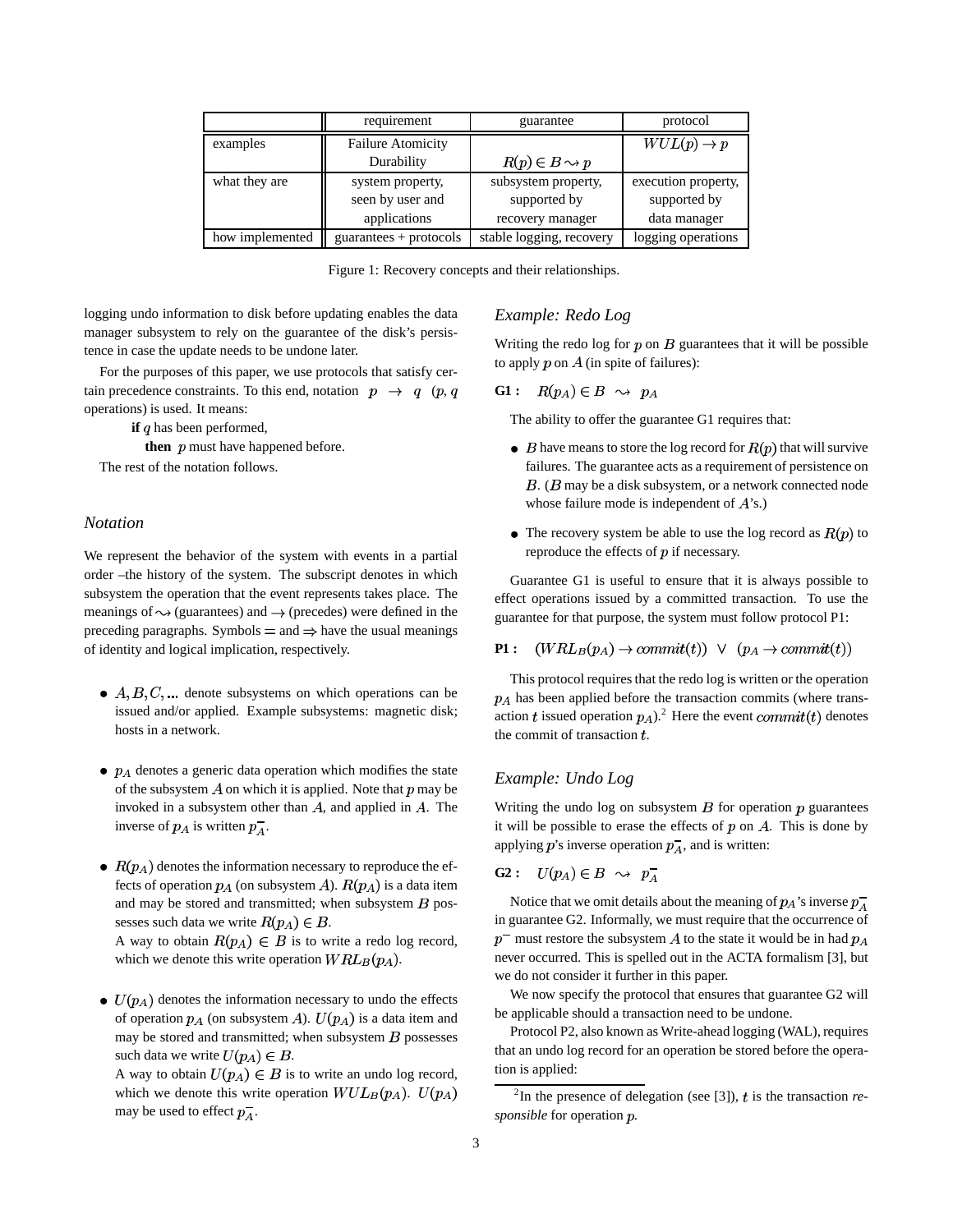

Figure 2: Host A sends operation  $p_M$  to mobile host M via B; B logs it before sending it on to M. (See History H1.)

#### $WUL_B(p_A) \rightarrow p_A$ **P2 :**

WAL (P2) preserves the ability to undo the operation; notice that  $A$  and  $B$  may be the same subsystem.

These guarantees are supported by the recovery system, as follows: during normal (prevention) processing, the recovery system ensures that logs are made persistent and thus safe from failures; after a failure, during repair processing, the recovery systems accesses the logs and uses them to apply the undo as necessary.

# **3 Mobile System**

We consider a mobile system described by Pradhan et al. [9], which consists of a set of fixed base hosts and mobile hosts. Each *base* covers a cell, which is an area in which there may be zero or more mobile hosts. A mobile host may move from one cell to another, but at any given time it communicates with at most one base host. For our purposes it is sufficient to consider a single mobile host, which we denote with  $M$  in the sequel, because we assume that mobile hosts do not interact directly for the purposes of recovery.

Distributed applications require exchange of messages between (local and mobile) hosts and user inputs at the mobile hosts. Those are the operations that change the state of a host. A message sent to a mobile host  $M$  is first sent to the base host  $B$  which covers the cell that  $M$  is in;  $B$  then forwards the message to  $M$ .

For recovery, the system uses stable storage on fixed hosts, because disk storage at a mobile host is frequently disconnected and deemed vulnerable to catastrophic failures.

In this paper we adopt the logging approach proposed in [9]: before a message is transmitted to a mobile host  $M$ , its base station host  $B$  logs it. Even inputs at  $M$  are sent to  $B$  and effected at  $M$ only after  $B$ 's acknowledgment.

Before we introduce the protocols and guarantees specific to the mobile system, we illustrate the behavior of the system via a sample history, H1 (see also Figure 2):

#### $send_A(p_M, B),$   $recv_B(p_M),$   $WRL_B(p_M),$ **H1 :**  $send_B(p_M, M),$   $recv_M(p_M), p_M$

This says that (a transaction on) system  $A$  issues an operation  $p_M$ , which is sent to M's base host (denoted B). Then B logs  $p_M$ before sending it on to  $M$ , where it is received and applied.

#### *Mobile System Notation*

The following augments the notation of Section 2 for the mobile system case. Here the subsystems of interest are the hosts (fixed and mobile); we also introduce notation to describe the notions of base, handoff, and the connectivity between hosts.

- $A, B, C, \dots$  denote hosts (subsystems); M denotes a mobile host. Predicate  $Mov(A)$  is true if and only if host A is mobile.
- $Cnx(A, B)$  denotes that A and B are connected, i.e., that they can exchange messages with each other.
- $\bullet$   $B = base(M)$  means M is within the cell controlled by host  $B$  (the base). Base hosts are always fixed.
- send $_A(p_C, B)$  denotes that host A sends a message to host  $B$  containing operation  $p$ , to be applied on host  $C$ . We write  $send_A(p_A, A)$  when a local transaction invokes operation p on  $A$ .
- $\bullet$   $recv_A(p_B)$  denotes that host A receives a message containing operation  $p$ , which must be applied on host  $B$ .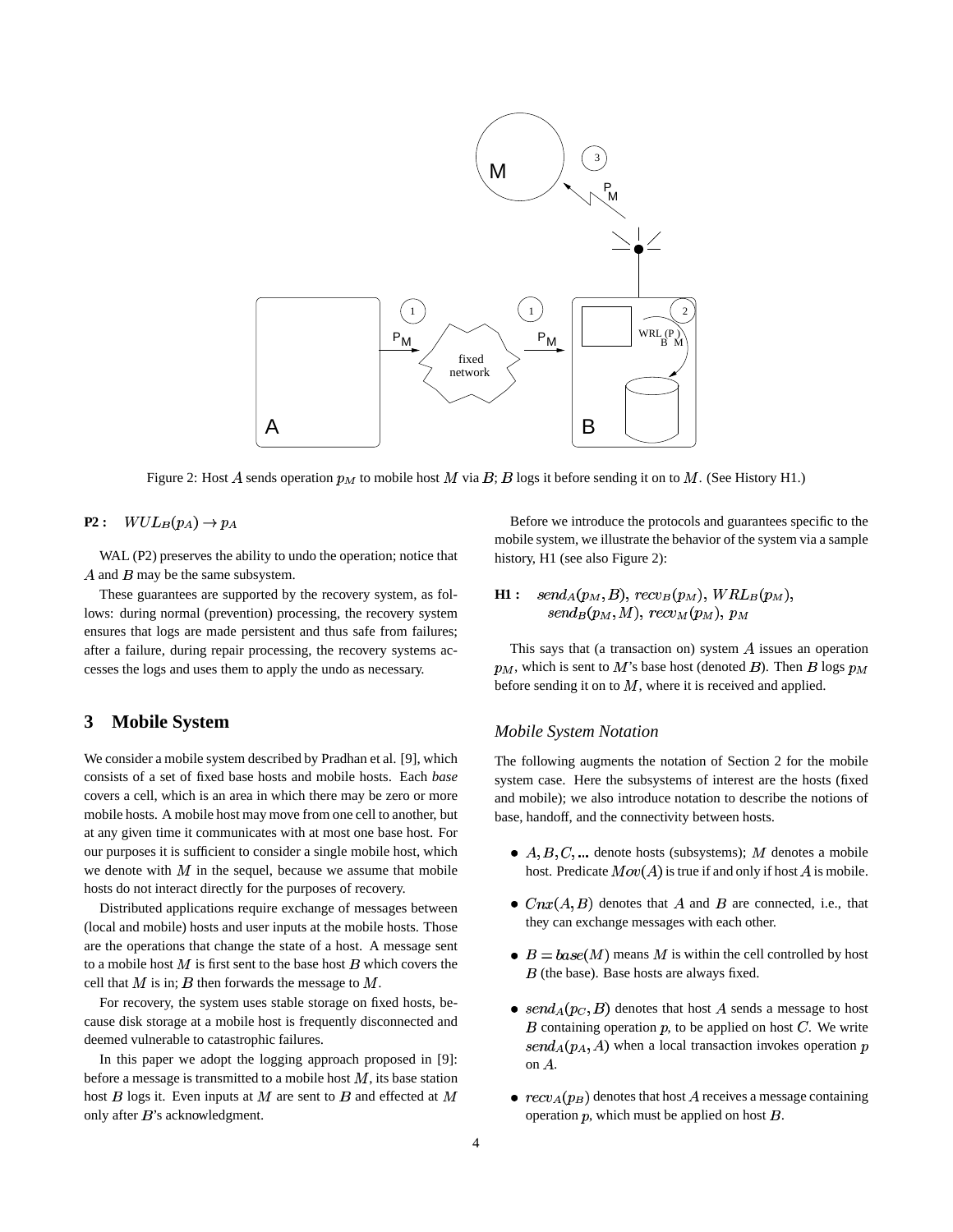- $inpt(p_A)$  denotes that a user at A locally invokes operation p to be executed on  $A$ .
- $\bullet$  hndf<sub>A</sub>(M, B) denotes that host A hands off mobile host M to host  $B$ , or in other words that  $M$  leaves  $A$ 's cell and enters  $B$ 's cell.<sup>3</sup>

### *Mobile System Properties*

The following properties characterize the mobile system under study. Direct communication is always possible for any pair of *fixed* hosts. A mobile host can only communicate with its base host. Specifically:

- A fixed host is connected with all other fixed hosts:  $\neg Mov(A) \Rightarrow (\forall B, \neg Mov(B) \Rightarrow \text{Cnx}(A, B))$
- A mobile host is directly connected to its base host (if it is connected at all):  $Mov(M) \Rightarrow ((Cnx(M,B) \Rightarrow B = base(M))$  and B is

unique)  $(base(M) = B) \Rightarrow Cnx(M, B)$ 

Each *receive* always has its corresponding *send*:  $send_A(p, B) \rightarrow recv_B(p)$ 

We omit notation for the transitive closure of  $Cnx$  but it is obvious that when a mobile host  $M$  is in a cell it can communicate with any fixed host via its base.

### *Protocols and Guarantees*

Let us now consider the protocols and guarantees of the mobile system described above. For brevity, we write only the redo version of the protocols and guarantees; the undo ones are symmetric. The first protocol specifies the origin of operations (P3). The other two (P4 and P5) prescribe the log-before-apply strategy.

An operation always originates from either a local input or an invocation (local when  $A = B$ , or from another host) by a transaction:

 $(inpt(p_A) \rightarrow p_A) \vee (send_B(p_A, A) \rightarrow p_A)$ **P3 :**

When a base host receives an operation addressed to a mobile host within its cell, it logs it before forwarding it:

 $P4: WRL_{base(M)}(p_M) \rightarrow send_{base(M)}(p_M, M)$ 

Before an operation may be applied at the mobile host  $M$ , it must be logged at  $M$ 's base:

#### $WRL_{base(M)}(p_M) \rightarrow p_M$ **P5 :**

We now consider the guarantees aspect of the system. Before an operation is applied at  $M$  it must be logged at  $base(M)$ , which guarantees that the operation will be reproducible later if necessary. The guarantee is:

#### ${R(p_M) \in base(M) \land Cnx(base(M), M)} \sim p_M$ **G3 :**

Recall that one of the properties of the mobile system is  $(base(M) = B) \Rightarrow Cnx(M, B)$ , thus the second clause of the guarantee's antecedent always holds.

Guarantee G3 with protocols P4 and P5 capture the notion that the base station is expected to keep recovery information for the mobile host. Guarantee G3 is an instance of the more general redo guarantee G4, which states that if the information to effect operation  $p$  on host  $B$  is available at host  $A$ , and  $A$  and  $B$  can communicate, then  $p_B$  is guaranteed:

**G4 :**  $\{R(p_B) \in A \land Cnx(A, B)\} \rightsquigarrow p_B$ 

# **3.1 Handoffs**

The preceding does not take into account the effect on recovery of a mobile host's migration through the network. Migration is represented by a *handoff*, which happens when a mobile host  $M$  leaves a cell with base  $A$  and enters a new cell whose base is  $B$ . We require that recovery-related information for  $M$  initially available on A must still be available should recovery be necessary while  $M$  is in  $B$ 's cell.

We first discuss the handoff at an abstract level.  $M$ 's migration from  $A$  to  $B$  causes  $A$ 's guarantees to  $M$  to be honored by  $B$  because of (i) the guarantees  $A$  gave  $M$ , and (ii) a guarantee between all fixed hosts on the network (given by their connectivity), in particular between  $A$  and  $B$ . Thus the guarantees necessary to  $M$  are inferred from the guarantees between  $M$  and  $A$  and the connectivity guarantee between any two fixed hosts  $(A \text{ and } B)$ . For brevity we write only the redo cases; the undo are similar.

#### *Guarantees between fixed hosts*

The system guarantees between fixed hosts in the network say that if one of them has redo (or undo) recovery information for an operation, the other can obtain it too:

**G5:** 
$$
\{\neg Mov(A) \land \neg Mov(B) \land R(p) \in A\} \rightsquigarrow rev_B(R(p))
$$

These guarantees are supported by the architecture of the fixed host network; the connectivity, and some network management software, ensure that station  $B$  can obtain the recovery information from station  $A$ . The specification of *when* (or if) that information is transferred is done via protocols that prescribe what must be done at a handoff, and for which we specialize the guarantee G5 by replacing the antecedent with an implementation of how to record and convey recovery information. In the sequel we deal with redo guarantees; undo guarantees are similar.

### *Eager and Lazy Handoffs*

To make the recovery information available to a mobile host, the approaches are *eager* (pessimistic in [9]), in which the information follows M on the fixed network (i.e., as M moves from A to B, its recovery information is forwarded from  $A$  to  $B$ ); and *lazy*, in which

<sup>&</sup>lt;sup>3</sup>It is possible for M to leave A and be outside any other cell; we ignore that case.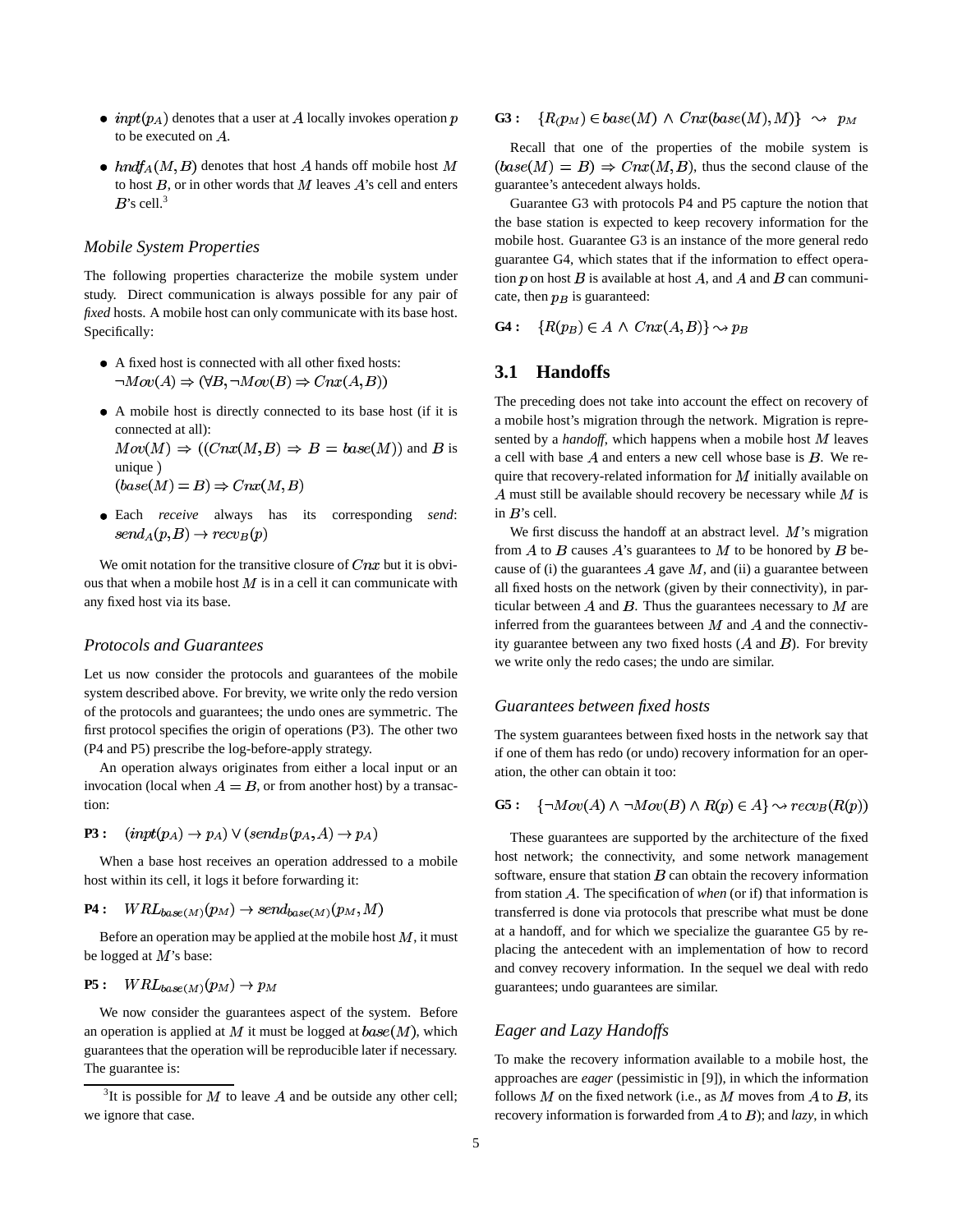information is only fetched from the original host if and when necessary (i.e., the information remains at  $A$ , and  $B$  just keeps track of that fact).

For the eager approach, protocol P6 simply ensures that when a mobile host arrives in a new cell, the previous base station has transmitted the recovery information to the current cell as part of the handoff:

$$
\mathbf{P6}:\quad R(p_M) \in A \Rightarrow \{send_A(R(p_M), B) \to hndf_A(M, B)\}\
$$

Because protocol P6 ensures that the information is sent at the time of handoff, the antecedent of G5 ( $R(p) \in A$ ) holds. When recovery information resides on  $A$  (because  $p$  was invoked while  $M$  was in  $A$ 's cell), as transmitting the recovery information to  $B$ is always possible (see Mobile System Properties), this means that the recovery information is always available at the current base host for  $M$ .

Implementing the lazy approach only requires that there exist a linked list of the base stations visited by the mobile host in which there is extant recovery information relevant to the host. One way to ensure that is logging the handoff events, so that recovery can later find the appropriate information.

#### $WRL_B(hndA(M, B)) \rightarrow hndA(M, B)$ **P7 :**

For completeness, notice that when the recovery information was generated in the same cell where the mobile host is, satisfying the guarantee G5 is trivial, because we have the consequent already.

The preceding discussion of eager and lazy handoffs is interesting on several accounts. First, it shows how the same guarantee can be combined with two different protocols depending on the desired policy. Guarantee G5 describes a property of the architecture of the system, namely that the connectivity between fixed hosts facilitates propagating recovery information between them. Protocol P6 describes how to use the guarantee –propagate recovery information– eagerly; P7, how to do it lazily. Thus guarantees and protocols decompose recovery. An intuitive view of these characterizations is that protocols prescribe correct normal processing behavior for transactions (e.g., log before installing), whereas guarantees prescribe correct behavior for the underlying infrastructure, which must hold even through failures (e.g., fixed hosts are always connected).

Second, handoffs present a simple example of composition of guarantees. The recovery guarantee originally obtained by the mobile host in the first cell which logged its operations is revalidated as the mobile host moves. The new guarantee is derived as a composition of the original guarantee (between  $M$  and  $\ddot{A}$  in the terms of the preceding discussion) and the guarantee extant between fixed nodes in the network.

Third, the contrast between eager and lazy handoffs makes it clear that guarantees and protocols strive to maintain the recovery requirements necessary to make recovery *possible*. What guarantee G5 and protocols P6 or P7 ensure is that, after a crash, the recovery system will find sufficient information to enable it to repair the state of  $M$ . They do *not* ensure that the state of  $M$  will be correct after a failure – that is the responsibility of the repair phase, which we consider in subsection 3.2. Thus it becomes apparent that the repair phase of recovery, while it relies on the invariants induced by the protocols and guarantees of the normal processing phase, admits of separate treatment in terms of its own protocols and guarantees. We focus on crash and repair next.

# **3.2 Crash and Repair**

The *repair phase* of recovery uses log information (possibly resident on various places) to reconstruct the state of the mobile host. The high-level property at work here is that the information necessary for undo or redo (as necessary) is durably stored in one of the hosts. In this subsection we briefly outline the protocols of the repair phase. One set of protocols delimits the repair actions, by prescribing which events must happen between the occurrence of a crash event and the completion of repair work. The other set of protocols describes the repair work itself, for example indicating that the effects of a 'loser' operation (e.g. one belonging to a transaction uncommitted before the crash) must be undone.<sup>4</sup>

The repair phase begins after a crash event. Thus we need to establish a protocol requirement that if a crash happened recovery must happen too. A committed operation (on  $M$ ) must be *installed*<sup>5</sup> in *and somewhere in the fixed network*, because we do not trust  $M$ 's storage to be durable. Thus repairing the database will mean making the operation available on  $M$  (so  $M$ 's state reflects a committed state) as well as somewhere else durable –a host on the fixed network, but not necessarily  $base(M)$ , as that's a policy choice. Thus we specify that for each operation  $p$  issued before the crash, repair must verify that  $p$  is committed but uninstalled, find the redo information for  $p$ ; move the redo info for  $p$  to  $M$ ; and using the guarantee that redo-info can be used to redo  $p$ , install  $p$ .

The repair phase ends when the state of the whole database has been restored to the committed projection of the history up to the crash. This may not be a single event; instead it is characterized on a per-object and per-operation basis.

Certain type of operations –repair work– can only happen while the database is being repaired; i.e., the events cannot appear at other times in the history of the system.

Also, the *order* in which operations are applied during repair work is important, both to recreate the state correctly and to improve the performance of recovery. Lomet and Tuttle [6, 7] identify the minimal order that the correct redo installation of operations during the repair work must follow to preserve correctness. The method we outline here for the formalization of the repair phase uses of the log information to ascertain the original order of the op-

<sup>4</sup>Besides indicating what are correct repair histories, the protocols yield important properties that are otherwise stated ad-hoc: for example, the property that the system will not unilaterally undo an operation is a consequence of the fact that this particular action in permitted only during repair.

<sup>&</sup>lt;sup>5</sup>Installing an operation means making its effects permanent on the (stable) database.